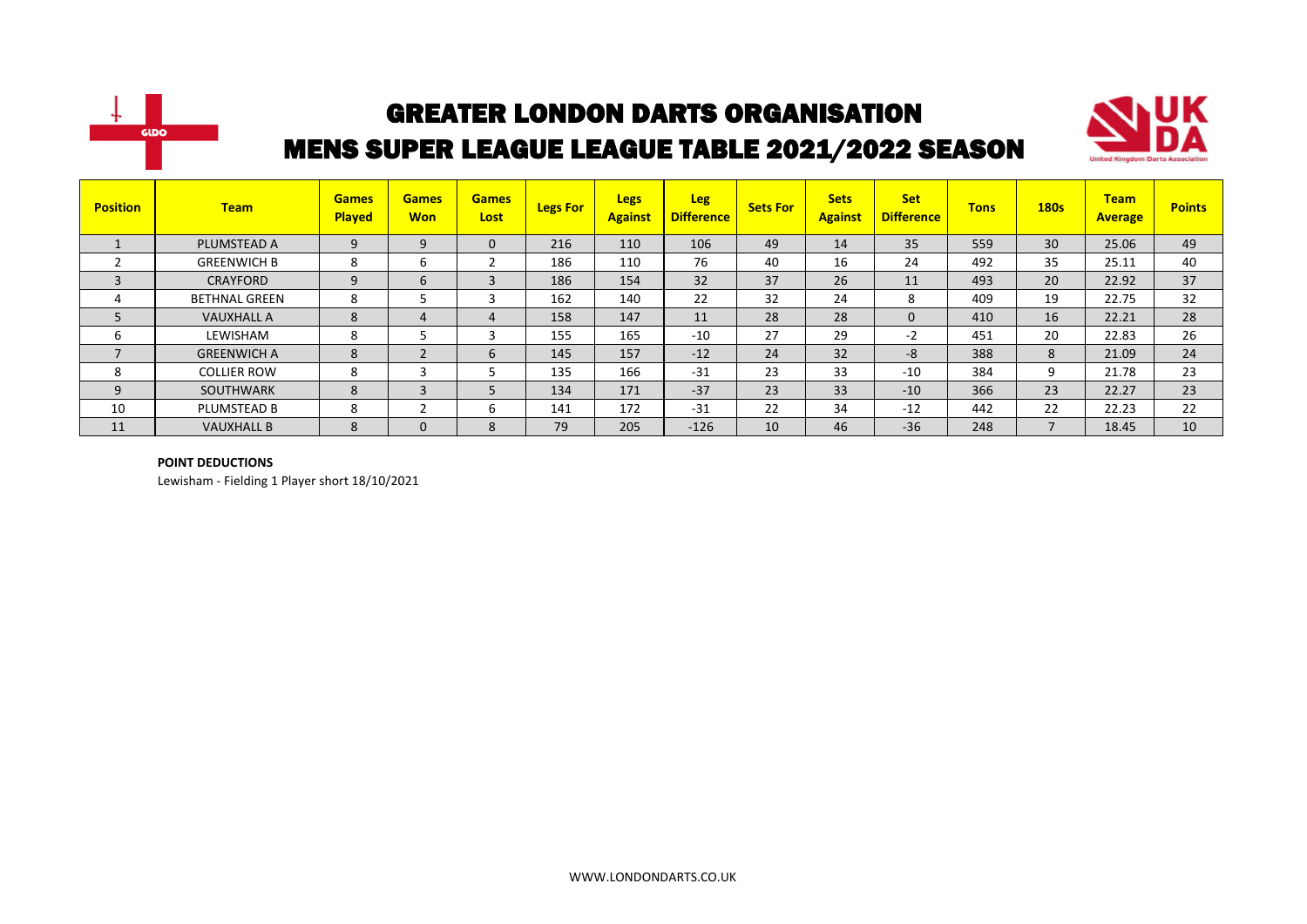

#### GREATER LONDON DARTS ORGANISATION MENS SUPER LEAGUE 2021/2022 SEASON RESULTS WEEK 9



|                      | <b>VAUXHALL A</b> |      |      |            |                                                  | <b>CRAYFORD</b> |      |      | 5          |    |                     | <b>SCORE</b>     |                  |
|----------------------|-------------------|------|------|------------|--------------------------------------------------|-----------------|------|------|------------|----|---------------------|------------------|------------------|
| Player               | Average           | Tons | 180s | <b>HCO</b> | <b>Plaver</b>                                    | Average         | Tons | 180s | <b>HCO</b> |    | Home Legs Away Legs | <b>Home Sets</b> | <b>Away Sets</b> |
| Geoff Newbury        | 21.01             | 9    |      |            | <b>Daniel Perfect</b>                            | 21.87           |      |      |            |    |                     |                  |                  |
| <b>Paul Rafferty</b> | 20.04             | 9    |      |            | Mark Foster                                      | 19.46           |      |      |            |    |                     |                  |                  |
| <b>Steve Parratt</b> | 27.20             | 11   |      |            | <b>Ben Cheeseman</b>                             | 27.35           | 12   | з    | 106        |    |                     |                  |                  |
| Cameron Crabtree     | 21.48             |      |      |            | Wayne Brown                                      | 22.21           | 8    |      |            |    |                     |                  |                  |
| Luke Nelson          | 18.84             |      |      |            | Jason Gallagher                                  | 21.32           | 9    |      |            |    |                     |                  |                  |
| <b>Henry Murphy</b>  | 22.66             | 5    |      |            | Marc Lee                                         | 21.40           |      |      |            |    |                     |                  |                  |
| Rob Edwards          | 23.27             | 10   |      |            | Matt Wood                                        | 26.11           | 14   |      |            |    | д                   |                  |                  |
| Team Total           | 22.07             | 49   |      |            | <b>Team Total</b>                                | 22.82           | 59   |      |            | 16 | 21                  |                  |                  |
| Res:                 |                   |      |      |            | Res: Michael Owens, Mark Gallagher, Ryan Francis |                 |      |      |            |    |                     |                  |                  |
|                      |                   |      |      |            |                                                  |                 |      |      |            |    |                     |                  |                  |

|                      | <b>PLUMSTEAD A</b> |      |      | ь          |                       | <b>GREENWICH B</b> |      |      |            |    |                     | <b>SCORE</b>     |                  |
|----------------------|--------------------|------|------|------------|-----------------------|--------------------|------|------|------------|----|---------------------|------------------|------------------|
| Player               | Average            | Tons | 180s | <b>HCO</b> | <b>Plaver</b>         | Average            | Tons | 180s | <b>HCO</b> |    | Home Legs Away Legs | <b>Home Sets</b> | <b>Away Sets</b> |
| Graham Rackstraw     | 27.47              | 12   |      |            | <b>Darren Peetoom</b> | 29.58              | 10   | 1    |            |    | 4                   | 0                |                  |
| David Wawrzewski     | 24.99              | 11   |      |            | <b>Scott Artiss</b>   | 24.15              | 8    |      |            | 4  |                     |                  |                  |
| Lee Cocks            | 26.27              | 10   |      |            | Paul Amos             | 27.38              | 14   | 3    |            | д  |                     |                  |                  |
| <b>Freddie Box</b>   | 24.77              | 12   |      |            | Nicky Turner          | 24.75              | 11   |      |            | д  |                     |                  |                  |
| <b>Tommy Sanwell</b> | 27.08              | 12   |      |            | John Walters          | 24.57              |      |      |            | Д  |                     |                  |                  |
| Lewis McGurn         | 29.05              | 17   |      |            | <b>Bradley Halls</b>  | 28.84              | 14   |      | 137        | 4  |                     |                  |                  |
| Dean Coughlan        | 29.16              | 12   |      |            | Dan Dav               | 27.86              | 8    |      | 154        | 4  |                     |                  |                  |
| <b>Team Total</b>    | 26.97              | 86   |      |            | <b>Team Total</b>     | 26.73              | 68   |      |            | 25 | 17                  |                  |                  |
| Res: Matt Edes       |                    |      |      |            | Res: John Hawkins     |                    |      |      |            |    |                     |                  |                  |

|                      | <b>SOUTHWARK</b> |      |      |            | $\mathbf{v}$ |                            | <b>VAUXHALL B</b> |      |      |            |    |                     | <b>SCORE</b>     |                  |
|----------------------|------------------|------|------|------------|--------------|----------------------------|-------------------|------|------|------------|----|---------------------|------------------|------------------|
| Player               | Average          | Tons | 180s | <b>HCO</b> |              | Player                     | Average           | Tons | 180s | <b>HCO</b> |    | Home Legs Away Legs | <b>Home Sets</b> | <b>Away Sets</b> |
| David Farmer         | 20.18            | 8    |      | 112        |              | Paul Hart                  | 20.42             | 10   |      |            |    |                     |                  |                  |
| Chris Hogg           | 22.27            | 9    |      | 107        |              | Steven Williams            | 12.78             |      |      |            |    | U                   |                  | ш                |
| <b>Steve Beasley</b> | 31.81            |      |      |            |              | Geroge Elvy                | 22.19             |      |      |            |    | 0                   |                  |                  |
| <b>Ashley Scott</b>  | 21.60            | 8    |      |            |              | Jake Murphy                | 21.15             | 8    |      |            |    |                     |                  |                  |
| <b>Ben West</b>      | 26.37            |      |      |            |              | Gregg DeRuyter             | 22.54             |      |      |            |    | O                   |                  |                  |
| Paul Butler          | 15.99            |      |      |            |              | <b>Henry Baptiste</b>      | 19.69             | 5    |      | 112        |    | 4                   |                  |                  |
| <b>Ricky Martin</b>  | 23.05            | 9    |      |            |              | Sean Sullivan              | 16.03             |      |      |            |    |                     |                  |                  |
| <b>Team Total</b>    | 23.04            | 51   |      |            |              | 19.26<br><b>Team Total</b> |                   | 37   |      |            | 25 | 11                  | h                |                  |
| Res:                 |                  |      |      |            |              | Res:                       |                   |      |      |            |    |                     |                  |                  |

|                       |                 |      |      |            |                        |                    |             |      |            |                  |                     | <b>SCORE</b> |                  |
|-----------------------|-----------------|------|------|------------|------------------------|--------------------|-------------|------|------------|------------------|---------------------|--------------|------------------|
|                       | <b>LEWISHAM</b> |      |      | 4          |                        | <b>PLUMSTEAD B</b> |             |      | 3          |                  |                     |              |                  |
| Player                | Average         | Tons | 180s | <b>HCO</b> | <b>Plaver</b>          | Average            | <b>Tons</b> | 180s | <b>HCO</b> | <b>Home Legs</b> | Away Legs Home Sets |              | <b>Away Sets</b> |
| Dave McClaren         | 24.29           | 8    |      |            | Ronnie Rickner         | 22.75              | 8           |      |            |                  |                     |              |                  |
| Gene Hill             | 22.81           | 11   |      |            | Richard Hill           | 23.39              | 11          |      |            |                  |                     |              |                  |
| Alex Fried            | 19.56           | 4    |      |            | <b>Ricky Broughton</b> | 20.99              | 11          |      |            |                  | 4                   |              |                  |
| Raj Gujjalu           | 21.58           |      |      | 137        | Mark Ward              | 18.59              |             |      |            |                  |                     |              |                  |
| <b>Steve Ferguson</b> | 20.97           |      |      |            | Richard Innes          | 20.71              |             |      |            |                  |                     |              |                  |
| Matt Winzar           | 22.83           | 11   |      |            | <b>Malcolm Morgan</b>  | 22.34              | 11          |      | 127        |                  | 4                   |              |                  |
| Spencer Ellis         | 22.95           | 10   |      |            | <b>Richard Elms</b>    | 25.63              | 12          |      | 116        |                  | 4                   |              |                  |
| <b>Team Total</b>     | 22.14           | 58   |      |            | <b>Team Total</b>      | 22.06              | 67          |      |            | 23               | 20                  |              |                  |
| Res: Earl Grant       |                 |      |      |            | Res:                   |                    |             |      |            |                  |                     |              |                  |

|                                    | <b>COLLIER ROW</b> |      |      |            |                              | <b>BETHNAL GREEN</b> |      |      |            |                  |           | <b>SCORE</b>     |                  |
|------------------------------------|--------------------|------|------|------------|------------------------------|----------------------|------|------|------------|------------------|-----------|------------------|------------------|
| Player                             | Average            | Tons | 180s | <b>HCO</b> | Player                       | Average              | Tons | 180s | <b>HCO</b> | <b>Home Legs</b> | Away Legs | <b>Home Sets</b> | <b>Away Sets</b> |
| Shaun Lovett                       | 16.60              | 6    |      |            | Danny Winmill                | 16.82                |      |      |            |                  |           |                  |                  |
| Danny Faulkner                     | 18.49              | 4    |      |            | <b>Richard Rvan</b><br>19.27 |                      |      |      |            | 0                |           |                  |                  |
| John Loeber                        | 27.39              | 6    |      |            | <b>Aaron Beeney</b>          | 32.38                | 13   |      | 125        |                  |           |                  |                  |
| <b>Robbie Smith</b>                | 21.66              | 10   |      | 146        | Danny Brown                  | 23.06                | 6    |      |            |                  |           |                  |                  |
| Steve Harold                       | 19.01              |      |      |            | <b>Matt Finch</b>            | 26.03                | 8    |      |            | 0                |           |                  |                  |
| Liam Hill                          | 23.37              | 10   |      |            | <b>Tony Hamit</b>            | 23.03                | 11   |      |            |                  |           |                  |                  |
| Joe Russell                        | 21.15              | 8    |      |            | John Hind                    | 24.13                | 8    |      |            |                  |           |                  |                  |
| <b>Team Total</b>                  | 21.10              | 46   |      |            | 23.53<br><b>Team Total</b>   |                      | 56   | 4    |            | 13               | 23        |                  |                  |
| Res: Ernest Hodgson, Luke Faulkner |                    |      |      |            | Res: Consilio Misfud         |                      |      |      |            |                  |           |                  |                  |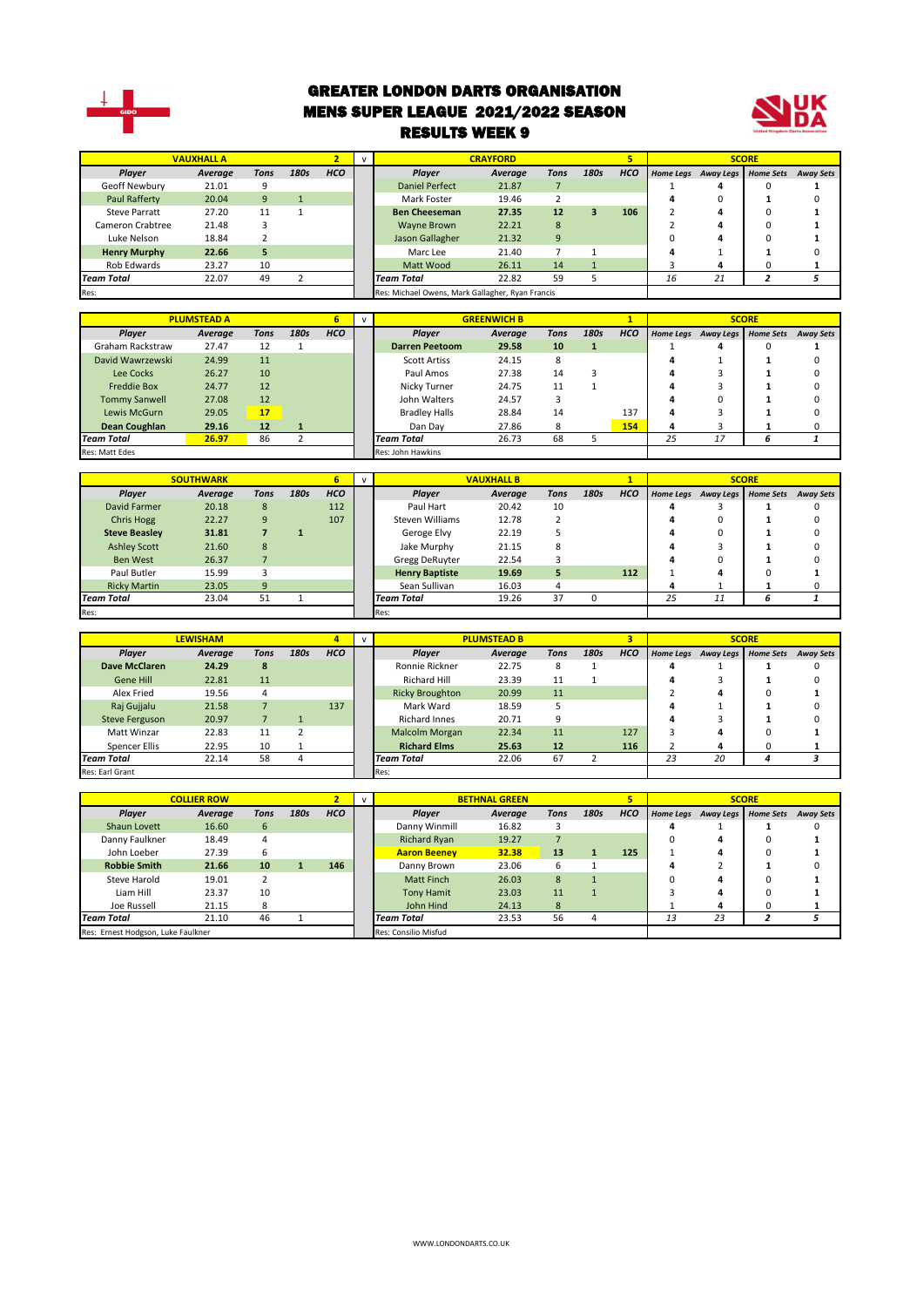



| <b>Position</b> | Player                  | <b>Superleague Team</b> | <b>National</b><br><b>League Team</b> | <b>Attended</b> | <b>Games</b><br>Played | <b>Games</b><br><b>Won</b> | <b>Games</b><br>Lost | Legs<br>For | <b>Legs</b><br><b>Against</b> | Leg<br><b>Diff</b> | <b>Tons</b> | <b>180s</b>    | <b>High</b><br><b>Checkout</b> | <b>Average</b> | <b>Dyanmic</b><br><b>Average</b> |
|-----------------|-------------------------|-------------------------|---------------------------------------|-----------------|------------------------|----------------------------|----------------------|-------------|-------------------------------|--------------------|-------------|----------------|--------------------------------|----------------|----------------------------------|
| $\mathbf{1}$    | David Wawrzewski        | Plumstead A             | <b>LONDON</b>                         | 9               | 9                      | 9                          | $\Omega$             | 36          | $\overline{2}$                | 34                 | 84          | 5              | 101                            | 27.58          | 36.58                            |
| $\overline{2}$  | Darren Peetoom          | Greenwich B             | <b>ESSEX</b>                          | 8               | 8                      | 8                          | $\Omega$             | 32          | $\overline{4}$                | 28                 | 72          | 4              | 120                            | 28.21          | 36.21                            |
| 3               | Aaron Beeney            | Bethnal Green           | <b>NO</b>                             | 6               | 6                      | 6                          | $\mathbf{0}$         | 24          | $\mathbf{1}$                  | 23                 | 55          | $\overline{2}$ | 125                            | 28.09          | 34.09                            |
| 4               | <b>Graham Rackstraw</b> | Plumstead A             | LONDON                                | 9               | 9                      | 8                          | $\mathbf{1}$         | 33          | 11                            | 22                 | 90          | 6              | 114                            | 25.56          | 33.56                            |
| 5               | Lee Cocks               | Plumstead A             | <b>LONDON</b>                         | $\overline{7}$  | $\overline{7}$         | $\overline{7}$             | $\Omega$             | 28          | 5                             | 23                 | 58          | $\overline{3}$ | 160                            | 25.69          | 32.69                            |
| 6               | Matt Wood               | Crayford                | <b>LONDON</b>                         | 8               | 8                      | $\overline{7}$             | $\mathbf{1}$         | 29          | 15                            | 14                 | 85          | $\mathbf{1}$   | 96                             | 24.89          | 31.89                            |
| $\overline{7}$  | <b>Scott Marsh</b>      | Plumstead A             | <b>LONDON</b>                         | 5               | 5                      | 5                          | $\mathbf{0}$         | 20          | 3                             | 17                 | 44          | $\mathbf{1}$   | 142                            | 26.48          | 31.48                            |
| 8               | Paul Amos               | Greenwich B             | <b>NO</b>                             | $\overline{7}$  | $\overline{7}$         | 5                          | $\overline{2}$       | 24          | 10                            | 14                 | 60          | 10             | 84                             | 26.11          | 31.11                            |
| 9               | Jamie Peetoom           | Greenwich A             | <b>ESSEX</b>                          | 8               | 8                      | 6                          | $\overline{2}$       | 29          | 14                            | 15                 | 86          | $\overline{3}$ | 120                            | 24.97          | 30.97                            |
| 10              | <b>Henry Murphy</b>     | Vauxhall A              | <b>YES</b>                            | 8               | 8                      | $\overline{7}$             | $\mathbf{1}$         | 29          | 12                            | 17                 | 63          | $\overline{4}$ | 130                            | 23.72          | 30.72                            |
| 11              | Dan Day                 | Greenwich B             | <b>LONDON</b>                         | 5               | 5                      | $\overline{4}$             | $\mathbf{1}$         | 19          | 10                            | 9                  | 50          | $\mathbf{1}$   | 154                            | 26.70          | 30.70                            |
| 12              | <b>Bradley Halls</b>    | Greenwich B             | <b>ESSEX</b>                          | 8               | 8                      | 5                          | 3                    | 26          | 20                            | 6                  | 76          | 8              | 161                            | 25.45          | 30.45                            |
| 13              | John Walters            | Greenwich B             | <b>LONDON</b>                         | 8               | 8                      | 6                          | $\overline{2}$       | 26          | 17                            | 9                  | 68          | $\overline{3}$ | 106                            | 24.39          | 30.39                            |
| 14              | <b>Ben West</b>         | Southwark               | <b>LONDON</b>                         | 8               | 8                      | 5                          | $\overline{3}$       | 24          | 17                            | $\overline{7}$     | 76          | $\mathbf{1}$   | 140                            | 25.30          | 30.30                            |
| 15              | Jason Gallagher         | Crayford                | <b>LONDON</b>                         | 9               | 9                      | 6                          | $\overline{3}$       | 31          | 15                            | 16                 | 70          | $\overline{4}$ | 146                            | 24.09          | 30.09                            |
| 16              | John Loeber             | <b>Collier Row</b>      | <b>YES</b>                            | $\overline{7}$  | $\overline{7}$         | 5                          | $\overline{2}$       | 23          | 12                            | 11                 | 48          | 3              | 114                            | 25.01          | 30.01                            |
| 17              | <b>Cameron Crabtree</b> | Vauxhall A              | <b>SURREY</b>                         | 8               | 8                      | $\overline{7}$             | $\mathbf{1}$         | 30          | 16                            | 14                 | 53          | $\overline{3}$ | 124                            | 22.97          | 29.97                            |
| 18              | Liam Hill               | <b>Collier Row</b>      | <b>LONDON</b>                         | 8               | 8                      | 6                          | $\overline{2}$       | 29          | 17                            | 12                 | 69          | $\overline{2}$ | 95                             | 23.85          | 29.85                            |
| 19              | Dean Coughlan           | Plumstead A             | <b>LONDON</b>                         | 9               | 9                      | 5                          | $\overline{4}$       | 27          | 27                            | $\Omega$           | 78          | 5              | 120                            | 24.73          | 29.73                            |
| 20              | Wayne Brown             | Crayford                | <b>LONDON</b>                         | 9               | $\overline{7}$         | 5                          | $\overline{2}$       | 24          | 15                            | 9                  | 55          | $\overline{2}$ | 146                            | 24.53          | 29.53                            |
| 21              | Steve Beasley           | Southwark               | <b>LONDON</b>                         | 8               | 8                      | 4                          | $\overline{4}$       | 26          | 23                            | $\overline{3}$     | 72          | 8              | 155                            | 25.46          | 29.46                            |
| 22              | <b>Scott Artiss</b>     | Greenwich B             | <b>LONDON</b>                         | 8               | 8                      | 6                          | $\overline{2}$       | 27          | 18                            | 9                  | 68          | 4              | 170                            | 23.34          | 29.34                            |
| 23              | <b>Matt Winzar</b>      | Lewisham                | <b>LONDON</b>                         | 8               | 8                      | $\overline{4}$             | $\overline{4}$       | 28          | 24                            | $\overline{4}$     | 89          | 9              | 80                             | 25.34          | 29.34                            |
| 24              | Gene Hill               | Lewisham                | LONDON                                | $\overline{7}$  | $\overline{7}$         | 5                          | $\overline{2}$       | 22          | 15                            | $\overline{7}$     | 63          | $\overline{2}$ | 100                            | 24.29          | 29.29                            |
| 25              | Chris Holt              | Greenwich A             | <b>LONDON</b>                         | $\overline{7}$  | $\overline{7}$         | 5                          | $\overline{2}$       | 22          | 14                            | 8                  | 58          | $\overline{2}$ | 116                            | 24.19          | 29.19                            |
| 26              | Ben Cheeseman           | Crayford                | <b>LONDON</b>                         | 8               | 6                      | 4                          | $\overline{2}$       | 21          | 14                            | $\overline{7}$     | 56          | 6              | 110                            | 24.86          | 28.86                            |
| 27              | <b>Richard Ryan</b>     | <b>Bethnal Green</b>    | <b>NO</b>                             | $\overline{7}$  | $\overline{7}$         | 6                          | $\mathbf{1}$         | 26          | 14                            | 12                 | 61          | $\overline{2}$ | 129                            | 22.75          | 28.75                            |
| 28              | Freddie Box             | Plumstead A             | <b>KENT</b>                           | 9               | 9                      | 5                          | 4                    | 24          | 24                            | $\mathbf 0$        | 72          | 4              | 120                            | 23.67          | 28.67                            |
| 29              | Malcolm Morgan          | Plumstead B             | <b>NO</b>                             | 8               | 8                      | 5                          | 3                    | 28          | 22                            | 6                  | 80          | $\overline{3}$ | 127                            | 23.41          | 28.41                            |
| 30              | <b>Steve Ferguson</b>   | Lewisham                | <b>LONDON</b>                         | 8               | 8                      | 6                          | $\overline{2}$       | 28          | 23                            | 5                  | 66          | $\overline{2}$ | 138                            | 22.40          | 28.40                            |
| 31              | <b>Steve Parratt</b>    | Vauxhall A              | <b>YES</b>                            | 8               | 8                      | 5                          | $\overline{3}$       | 24          | 18                            | 6                  | 68          | $\overline{4}$ | 117                            | 23.38          | 28.38                            |
| 32              | Alan Reeves             | Plumstead B             | YES                                   | 6               | 6                      | 4                          | $\overline{2}$       | 20          | 13                            | $\overline{7}$     | 47          | 8              | 160                            | 24.33          | 28.33                            |
| 33              | <b>Spencer Ellis</b>    | Lewisham                | <b>NO</b>                             | 8               | 8                      | 5                          | $\overline{3}$       | 27          | 20                            | $\overline{7}$     | 79          | 5              | 119                            | 23.30          | 28.30                            |
| 34              | John Hind               | <b>Bethnal Green</b>    | LONDON                                | $\overline{7}$  | $\overline{7}$         | 4                          | 3                    | 24          | 17                            | $\overline{7}$     | 62          | 4              | 146                            | 23.96          | 27.96                            |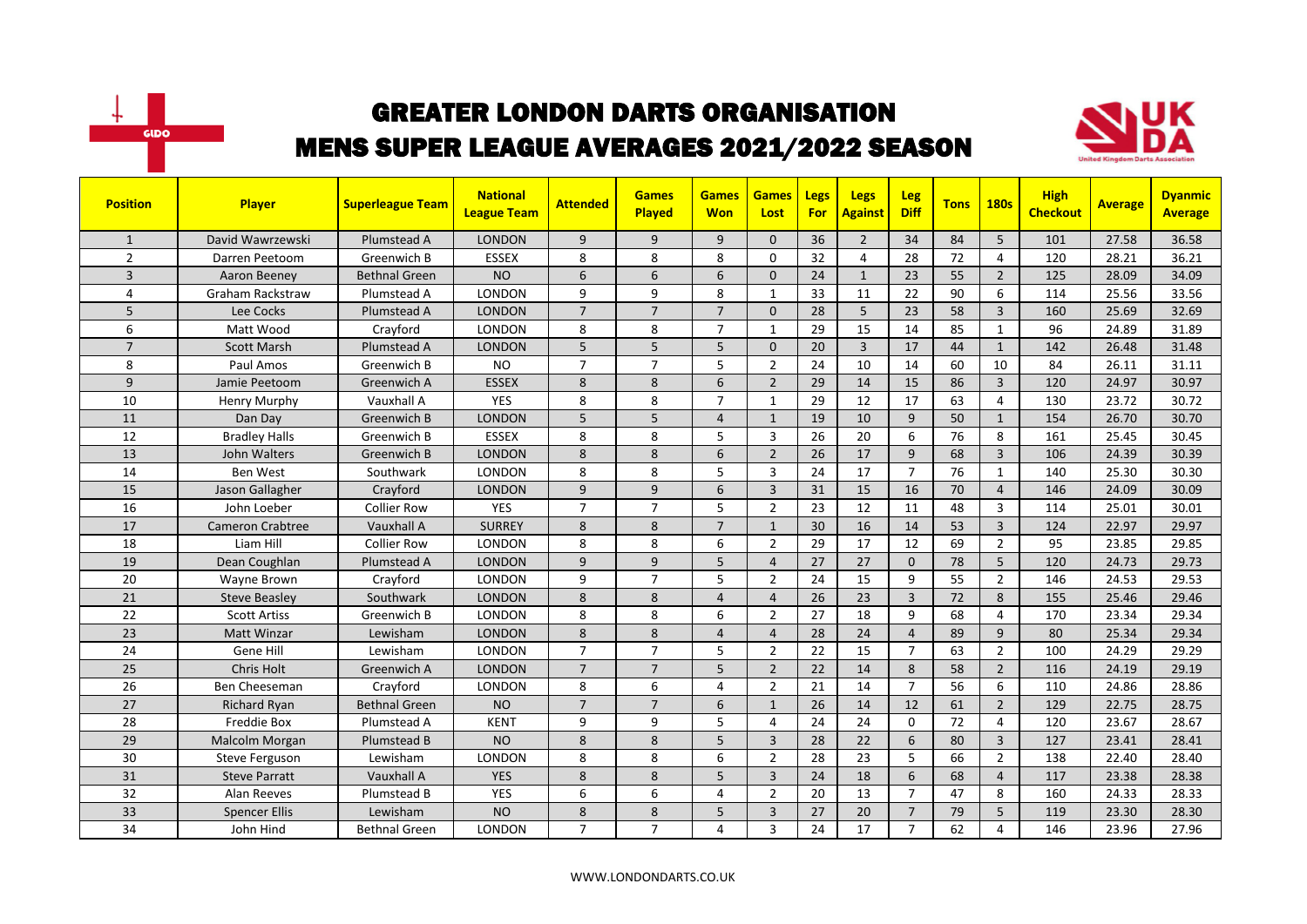



| <b>Position</b> | Player                | <b>Superleague Team</b> | <b>National</b><br><b>League Team</b> | <b>Attended</b> | <b>Games</b><br><b>Played</b> | <b>Games</b><br><b>Won</b> | <b>Games</b><br>Lost | Legs<br><b>For</b> | <b>Legs</b><br><b>Against</b> | <b>Leg</b><br><b>Diff</b> | <b>Tons</b>    | <b>180s</b>    | <b>High</b><br><b>Checkout</b> | <b>Average</b> | <b>Dyanmic</b><br><b>Average</b> |
|-----------------|-----------------------|-------------------------|---------------------------------------|-----------------|-------------------------------|----------------------------|----------------------|--------------------|-------------------------------|---------------------------|----------------|----------------|--------------------------------|----------------|----------------------------------|
| 35              | <b>Tommy Sanwell</b>  | Plumstead A             | <b>LONDON</b>                         | $\overline{2}$  | $\overline{2}$                | $\overline{2}$             | $\mathbf{0}$         | 8                  | $\mathbf{0}$                  | 8                         | 20             | $\Omega$       | 52                             | 25.91          | 27.91                            |
| 36              | Matt Finch            | <b>Bethnal Green</b>    | <b>MIDDLESEX</b>                      | 8               | 8                             | 4                          | 4                    | 19                 | 22                            | $-3$                      | 61             | 3              | 161                            | 23.82          | 27.82                            |
| 37              | Dave McClaren         | Lewisham                | <b>NO</b>                             | 3               | $\overline{3}$                | 3                          | $\mathbf{0}$         | 12                 | 3                             | 9                         | 29             | $\mathbf{1}$   | 161                            | 24.78          | 27.78                            |
| 38              | Marc Lee              | Crayford                | <b>NO</b>                             | $\overline{7}$  | 5                             | 4                          | $\mathbf{1}$         | 17                 | 8                             | 9                         | 44             | $\overline{2}$ | 100                            | 23.74          | 27.74                            |
| 39              | Lewis McGurn          | Plumstead A             | <b>LONDON</b>                         | $\overline{2}$  | $\overline{2}$                | $\mathbf{1}$               | $\mathbf{1}$         | 6                  | $\overline{7}$                | $-1$                      | 25             | $\overline{2}$ | 95                             | 26.72          | 27.72                            |
| 40              | Ronnie Rickner        | Plumstead B             | <b>YES</b>                            | 8               | 8                             | 5                          | 3                    | 23                 | 17                            | 6                         | 50             | $\overline{7}$ | 80                             | 22.48          | 27.48                            |
| 41              | <b>Mark Landers</b>   | Greenwich B             | <b>NO</b>                             | $\overline{3}$  | $\overline{2}$                | $\overline{2}$             | $\mathbf{0}$         | 8                  | $\overline{2}$                | 6                         | 18             | $\mathbf{0}$   | 96                             | 25.47          | 27.47                            |
| 42              | <b>Richard Elms</b>   | Plumstead B             | <b>KENT</b>                           | $\overline{7}$  | $\overline{7}$                | 4                          | 3                    | 20                 | 20                            | $\mathbf 0$               | 71             | $\mathbf{1}$   | 116                            | 23.37          | 27.37                            |
| 43              | <b>Nick Cocks</b>     | Plumstead A             | <b>LONDON</b>                         | $\overline{2}$  | $\overline{2}$                | $\overline{2}$             | $\Omega$             | 8                  | 6                             | $\overline{2}$            | 30             | $\mathbf{1}$   | 78                             | 25.17          | 27.17                            |
| 44              | <b>Daniel Perfect</b> | Crayford                | <b>YES</b>                            | 9               | $\overline{7}$                | 6                          | $\mathbf{1}$         | 25                 | 15                            | 10                        | 48             | $\overline{2}$ | 79                             | 20.96          | 26.96                            |
| 45              | <b>Matt Edes</b>      | Plumstead A             | <b>LONDON</b>                         | 9               | 8                             | 5                          | 3                    | 24                 | 21                            | $\overline{3}$            | 47             | $\overline{3}$ | 100                            | 21.78          | 26.78                            |
| 46              | <b>Ricky Martin</b>   | Southwark               | ???                                   | 4               | $\overline{4}$                | 3                          | $\mathbf{1}$         | 13                 | 9                             | $\overline{4}$            | 32             | $\mathbf{1}$   | 92                             | 23.65          | 26.65                            |
| 47              | Joe Russell           | <b>Collier Row</b>      | <b>ESSEX</b>                          | $\overline{7}$  | 6                             | $\overline{2}$             | $\overline{4}$       | 13                 | 19                            | $-6$                      | 58             | $\Omega$       | 77                             | 23.70          | 25.70                            |
| 48              | David Farmer          | Southwark               | <b>NO</b>                             | 8               | $\overline{7}$                | 4                          | $\overline{3}$       | 19                 | 21                            | $-2$                      | 46             | $\mathbf{1}$   | 112                            | 21.31          | 25.31                            |
| 49              | <b>Rob Edwards</b>    | Vauxhall A              | <b>NO</b>                             | $\overline{7}$  | $\overline{7}$                | $\overline{3}$             | $\overline{4}$       | 21                 | 19                            | $\overline{2}$            | 51             | $\mathbf{1}$   | 105                            | 22.30          | 25.30                            |
| 50              | David Read            | Southwark               | <b>YES</b>                            | $\mathbf{1}$    | $\mathbf{1}$                  | 1                          | $\Omega$             | $\overline{4}$     | $\overline{2}$                | $\overline{2}$            | $\overline{7}$ | $\Omega$       | 76                             | 24.24          | 25.24                            |
| 51              | Jamie Davis           | <b>Bethnal Green</b>    | <b>MIDDLESEX</b>                      | $\overline{4}$  | $\overline{3}$                | $\overline{3}$             | $\Omega$             | 12                 | 5                             | $\overline{7}$            | 17             | $\Omega$       | 74                             | 21.96          | 24.96                            |
| 52              | Paul Rafferty         | Vauxhall A              | <b>NO</b>                             | 8               | 8                             | 3                          | 5                    | 24                 | 24                            | $\Omega$                  | 76             | $\overline{3}$ | 120                            | 21.93          | 24.93                            |
| 53              | Raj Gujjalu           | Lewisham                | <b>NO</b>                             | $\overline{7}$  | 6                             | $\overline{2}$             | $\overline{4}$       | 17                 | 19                            | $-2$                      | 54             | $\mathbf{0}$   | 137                            | 22.75          | 24.75                            |
| 54              | Nicky Turner          | Greenwich B             | LONDON                                | $\overline{7}$  | $\overline{7}$                | 1                          | 6                    | 12                 | 24                            | $-12$                     | 54             | 5              | 118                            | 23.73          | 24.73                            |
| 55              | John Badger           | Greenwich A             | <b>YES</b>                            | 8               | $\overline{7}$                | $\overline{4}$             | $\overline{3}$       | 22                 | 20                            | $\overline{2}$            | 58             | $\mathbf{1}$   | 90                             | 20.54          | 24.54                            |
| 56              | <b>Richard Hill</b>   | Plumstead B             | <b>NO</b>                             | 8               | 8                             | $\overline{2}$             | 6                    | 19                 | 27                            | -8                        | 80             | 1              | 101                            | 22.54          | 24.54                            |
| 57              | Tony Webb             | Greenwich A             | <b>YES</b>                            | 8               | 8                             | $\overline{4}$             | $\overline{4}$       | 20                 | 23                            | $-3$                      | 51             | $\mathbf{0}$   | 114                            | 20.53          | 24.53                            |
| 58              | Robbie Smith          | <b>Collier Row</b>      | <b>NO</b>                             | 3               | $\overline{3}$                | $\overline{2}$             | 1                    | 9                  | $\overline{7}$                | $\overline{2}$            | 28             | $\overline{2}$ | 146                            | 22.36          | 24.36                            |
| 59              | George Cox            | Crayford                | <b>YES</b>                            | 8               | 6                             | $\overline{2}$             | $\overline{4}$       | 13                 | 17                            | $-4$                      | 40             | $\mathbf{1}$   | 102                            | 22.30          | 24.30                            |
| 60              | <b>Steve Cooper</b>   | Southwark               | <b>NO</b>                             | $\overline{7}$  | $\overline{7}$                | $\mathbf{1}$               | 6                    | 14                 | 25                            | $-11$                     | 41             | 5              | 78                             | 23.21          | 24.21                            |
| 61              | Danny Faulkner        | <b>Collier Row</b>      | <b>LONDON</b>                         | 8               | 8                             | $\overline{3}$             | 5                    | 18                 | 24                            | $-6$                      | 48             | $\mathbf{0}$   | 75                             | 21.00          | 24.00                            |
| 62              | <b>Tony Hamit</b>     | <b>Bethnal Green</b>    | LONDON                                | $\overline{7}$  | $\overline{7}$                | 3                          | 4                    | 17                 | 21                            | $-4$                      | 43             | 3              | 84                             | 20.92          | 23.92                            |
| 63              | <b>Ashley Scott</b>   | Southwark               | <b>YES</b>                            | $\overline{4}$  | $\overline{4}$                | $\overline{2}$             | $\overline{2}$       | 12                 | 14                            | $-2$                      | 30             | $\overline{4}$ | 80                             | 21.90          | 23.90                            |
| 64              | Danny Brown           | <b>Bethnal Green</b>    | <b>LONDON</b>                         | 4               | $\overline{3}$                | $\mathbf{1}$               | $\overline{2}$       | 9                  | 9                             | $\mathbf{0}$              | 26             | $\overline{3}$ | 86                             | 22.56          | 23.56                            |
| 65              | John Hawkins          | Greenwich B             | <b>YES</b>                            | $\overline{7}$  | $\overline{3}$                | $\overline{3}$             | $\Omega$             | 12                 | 5                             | $\overline{7}$            | 26             | $\Omega$       | 101                            | 20.55          | 23.55                            |
| 66              | Chris Hogg            | Southwark               | <b>SURREY</b>                         | 4               | $\overline{2}$                | $\mathbf{1}$               | 1                    | $\overline{4}$     | 4                             | 0                         | 16             | $\mathbf 0$    | 107                            | 22.34          | 23.34                            |
| 67              | Kirk DeRuyter         | Vauxhall B              | <b>SURREY</b>                         | $\overline{2}$  | $\overline{2}$                | 0                          | $\overline{2}$       | 3                  | 8                             | $-5$                      | 14             | $\Omega$       | 160                            | 22.92          | 22.92                            |
| 68              | Consilio Misfud       | <b>Bethnal Green</b>    | <b>YES</b>                            | 6               | 5                             | $\overline{2}$             | 3                    | 13                 | 15                            | $-2$                      | 32             | $\Omega$       | 80                             | 20.91          | 22.91                            |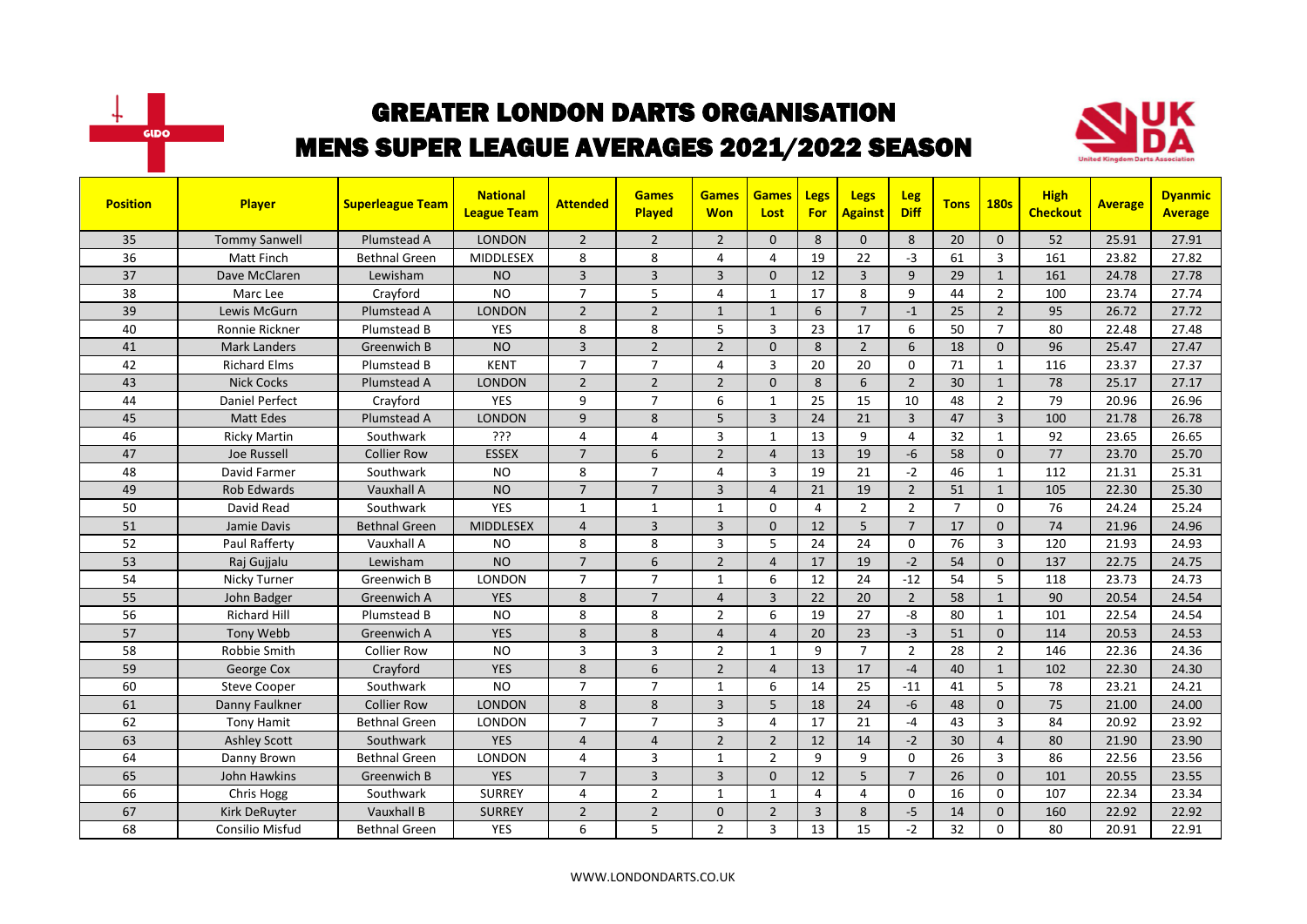



| <b>Position</b> | Player                 | <b>Superleague Team</b> | <b>National</b><br><b>League Team</b> | <b>Attended</b> | <b>Games</b><br><b>Played</b> | <b>Games</b><br><b>Won</b> | <b>Games</b><br>Lost | Legs<br><b>For</b> | <b>Legs</b><br><b>Against</b> | <b>Leg</b><br><b>Diff</b> | <b>Tons</b>    | <b>180s</b>    | <b>High</b><br><b>Checkout</b> | <b>Average</b> | <b>Dyanmic</b><br><b>Average</b> |
|-----------------|------------------------|-------------------------|---------------------------------------|-----------------|-------------------------------|----------------------------|----------------------|--------------------|-------------------------------|---------------------------|----------------|----------------|--------------------------------|----------------|----------------------------------|
| 69              | Shane Wilson           | Plumstead A             | <b>LONDON</b>                         | 6               | $\overline{3}$                | 0                          | 3                    | $\overline{3}$     | 12                            | $-9$                      | 23             | $\Omega$       | 34                             | 22.73          | 22.73                            |
| 70              | Danny Winmill          | <b>Bethnal Green</b>    | <b>NO</b>                             | 6               | 5                             | 3                          | $\overline{2}$       | 15                 | 16                            | $-1$                      | 24             | $\overline{2}$ | 78                             | 19.70          | 22.70                            |
| 71              | <b>Geoff Newbury</b>   | Vauxhall A              | <b>YES</b>                            | 8               | 8                             | $\mathbf{1}$               | $\overline{7}$       | 14                 | 28                            | $-14$                     | 58             | $\mathbf{1}$   | 112                            | 21.69          | 22.69                            |
| 72              | <b>Michael Power</b>   | Southwark               | LONDON                                | $\mathbf{1}$    | $\mathbf{1}$                  | 0                          | $\mathbf{1}$         | $\mathbf 0$        | 4                             | $-4$                      | $\overline{4}$ | $\mathbf 0$    | $\mathbf 0$                    | 22.68          | 22.68                            |
| 73              | <b>Edgar Znutis</b>    | Greenwich A             | ???                                   | $\overline{4}$  | $\overline{3}$                | $\mathbf{1}$               | $\overline{2}$       | 9                  | 8                             | $\mathbf{1}$              | 22             | $\mathbf{1}$   | 124                            | 21.66          | 22.66                            |
| 74              | Luke Nelson            | Vauxhall A              | <b>MIDDLESEX</b>                      | 8               | 8                             | $\overline{2}$             | 6                    | 16                 | 26                            | $-10$                     | 40             | $\Omega$       | 74                             | 20.61          | 22.61                            |
| 75              | <b>Alex Fried</b>      | Lewisham                | <b>NO</b>                             | 8               | 8                             | $\mathbf 2$                | 6                    | 13                 | 29                            | $-16$                     | 33             | $\mathbf{0}$   | 84                             | 20.54          | 22.54                            |
| 76              | <b>Micky Francis</b>   | <b>Collier Row</b>      | <b>YES</b>                            | 3               | $\overline{3}$                | $\overline{2}$             | $\mathbf{1}$         | 9                  | 10                            | $-1$                      | 29             | $\Omega$       | 48                             | 20.48          | 22.48                            |
| 77              | <b>Richard Innes</b>   | Plumstead B             | <b>NO</b>                             | 6               | 6                             | $\mathbf{1}$               | 5                    | 13                 | 23                            | $-10$                     | 43             | $\Omega$       | 62                             | 21.41          | 22.41                            |
| 78              | Mark Gallagher         | Crayford                | <b>YES</b>                            | 9               | 5                             | $\mathbf{1}$               | $\overline{4}$       | 9                  | 18                            | -9                        | 32             | $\Omega$       | 48                             | 21.16          | 22.16                            |
| 79              | Darren Irving          | Vauxhall B              | <b>NO</b>                             | $\mathbf{1}$    | $\mathbf{1}$                  | 0                          | $\mathbf{1}$         | $\overline{2}$     | $\overline{4}$                | $-2$                      | 8              | $\mathbf{0}$   | 50                             | 22.14          | 22.14                            |
| 80              | <b>Ricky Broughton</b> | Plumstead B             | <b>NO</b>                             | $\mathbf{1}$    | $\mathbf{1}$                  | $\mathbf{1}$               | $\mathbf 0$          | $\overline{4}$     | $\overline{2}$                | $\overline{2}$            | 11             | $\Omega$       | 32                             | 20.99          | 21.99                            |
| 81              | Alex Spencer           | Vauxhall B              | <b>NO</b>                             | $\overline{2}$  | $\overline{2}$                | $\mathbf{1}$               | $\mathbf{1}$         | 6                  | 6                             | $\Omega$                  | 12             | $\Omega$       | 52                             | 20.99          | 21.99                            |
| 82              | Gregg DeRuyter         | Vauxhall B              | <b>YES</b>                            | 8               | 8                             | 3                          | 5                    | 14                 | 27                            | $-13$                     | 32             | $\Omega$       | 62                             | 18.89          | 21.89                            |
| 83              | <b>Freddie Francis</b> | <b>Collier Row</b>      | <b>YES</b>                            | $\overline{3}$  | $\overline{3}$                | $\mathbf{1}$               | $\overline{2}$       | $\overline{7}$     | 11                            | $-4$                      | 18             | $\mathbf 0$    | 40                             | 20.83          | 21.83                            |
| 84              | Shaun Lovett           | <b>Collier Row</b>      | YES                                   | 8               | 8                             | $\overline{2}$             | 6                    | 14                 | 26                            | $-12$                     | 34             | $\mathbf{1}$   | 152                            | 19.73          | 21.73                            |
| 85              | <b>Luke Fleming</b>    | Plumstead B             | <b>NO</b>                             | $\overline{2}$  | $\overline{2}$                | $\Omega$                   | $\overline{2}$       | $\overline{2}$     | 8                             | $-6$                      | 18             | $\Omega$       | 6                              | 21.71          | 21.71                            |
| 86              | Craig Searle           | Vauxhall B              | YES                                   | $\overline{2}$  | $\overline{2}$                | $\Omega$                   | $\overline{2}$       | $\overline{3}$     | 8                             | $-5$                      | 13             | $\overline{2}$ | 48                             | 21.66          | 21.66                            |
| 87              | James Stephenson       | Southwark               | <b>NO</b>                             | $\mathbf{1}$    | $\mathbf{1}$                  | 0                          | $\mathbf{1}$         | $\mathbf{1}$       | $\overline{4}$                | $-3$                      | $\overline{2}$ | $\mathbf{1}$   | 50                             | 21.40          | 21.40                            |
| 88              | Michael Owens          | Crayford                | <b>WILTSHIRE</b>                      | 8               | 3                             | 1                          | $\overline{2}$       | 8                  | 11                            | $-3$                      | 16             | $\overline{2}$ | 40                             | 20.39          | 21.39                            |
| 89              | Paul Hart              | Vauxhall B              | <b>YES</b>                            | $\overline{7}$  | $\overline{7}$                | $\overline{2}$             | 5                    | 15                 | 26                            | $-11$                     | 47             | $\mathbf{1}$   | 114                            | 19.30          | 21.30                            |
| 90              | <b>Brendan Gillen</b>  | Greenwich A             | YES                                   | 5               | 5                             | $\overline{2}$             | $\overline{3}$       | 10                 | 14                            | $-4$                      | 30             | $\mathbf 0$    | 74                             | 19.22          | 21.22                            |
| 91              | Jake Murphy            | Vauxhall B              | ???                                   | $\mathbf{1}$    | $\mathbf{1}$                  | $\mathbf{0}$               | $\mathbf{1}$         | $\overline{3}$     | $\overline{4}$                | $-1$                      | 8              | $\mathbf{0}$   | 68                             | 21.15          | 21.15                            |
| 92              | Mark Foster            | Crayford                | <b>YES</b>                            | 9               | $\overline{7}$                | 1                          | 6                    | 9                  | 26                            | $-17$                     | 47             | $\mathbf 0$    | 154                            | 20.12          | 21.12                            |
| 93              | <b>Andrew Culling</b>  | Greenwich A             | <b>YES</b>                            | 6               | 5                             | $\mathbf{1}$               | $\overline{4}$       | 9                  | 16                            | $-7$                      | 22             | $\Omega$       | 97                             | 20.10          | 21.10                            |
| 94              | Craig Watkins          | Plumstead B             | <b>KENT</b>                           | $\overline{2}$  | $\overline{2}$                | $\Omega$                   | $\overline{2}$       | 3                  | 8                             | $-5$                      | 10             | 1              | 71                             | 21.04          | 21.04                            |
| 95              | Sam Packer             | Southwark               | <b>YES</b>                            | $\overline{2}$  | $\overline{2}$                | $\mathbf{1}$               | $\mathbf{1}$         | $\overline{7}$     | 6                             | $\mathbf{1}$              | 11             | $\mathbf{0}$   | 58                             | 19.93          | 20.93                            |
| 96              | Robert Magwood         | Vauxhall B              | <b>NO</b>                             | $\mathbf{1}$    | $\mathbf{1}$                  | 0                          | 1                    | 0                  | 4                             | $-4$                      | 3              | 0              | $\mathbf 0$                    | 20.89          | 20.89                            |
| 97              | Soul Deen              | Lewisham                | <b>NO</b>                             | $\overline{2}$  | $\overline{2}$                | $\Omega$                   | $\overline{2}$       | 5                  | 8                             | $-3$                      | 17             | $\Omega$       | 36                             | 20.69          | 20.69                            |
| 98              | <b>Henry Baptiste</b>  | Vauxhall B              | <b>NO</b>                             | 8               | 8                             | $\overline{2}$             | 6                    | 11                 | 27                            | $-16$                     | 37             | $\mathbf{1}$   | 112                            | 18.63          | 20.63                            |
| 99              | David Lee              | Southwark               | <b>YES</b>                            | $\overline{4}$  | $\overline{4}$                | $\Omega$                   | $\overline{4}$       | $\overline{3}$     | 16                            | $-13$                     | 11             | $\mathbf{1}$   | 16                             | 20.32          | 20.32                            |
| 100             | Geroge Elvy            | Vauxhall B              | YES                                   | 8               | 8                             | $\mathbf{1}$               | $\overline{7}$       | 11                 | 29                            | $-18$                     | 38             | $\overline{2}$ | 80                             | 19.30          | 20.30                            |
| 101             | <b>Earl Grant</b>      | Lewisham                | <b>NO</b>                             | $\overline{7}$  | 5                             | 0                          | 5                    | 3                  | 20                            | $-17$                     | 21             | $\mathbf{1}$   | 69                             | 20.08          | 20.08                            |
| 102             | Mark Ward              | Plumstead B             | <b>NO</b>                             | $\overline{2}$  | $\overline{2}$                | 0                          | $\overline{2}$       | $\overline{2}$     | 8                             | $-6$                      | 10             | $\Omega$       | 24                             | 19.91          | 19.91                            |